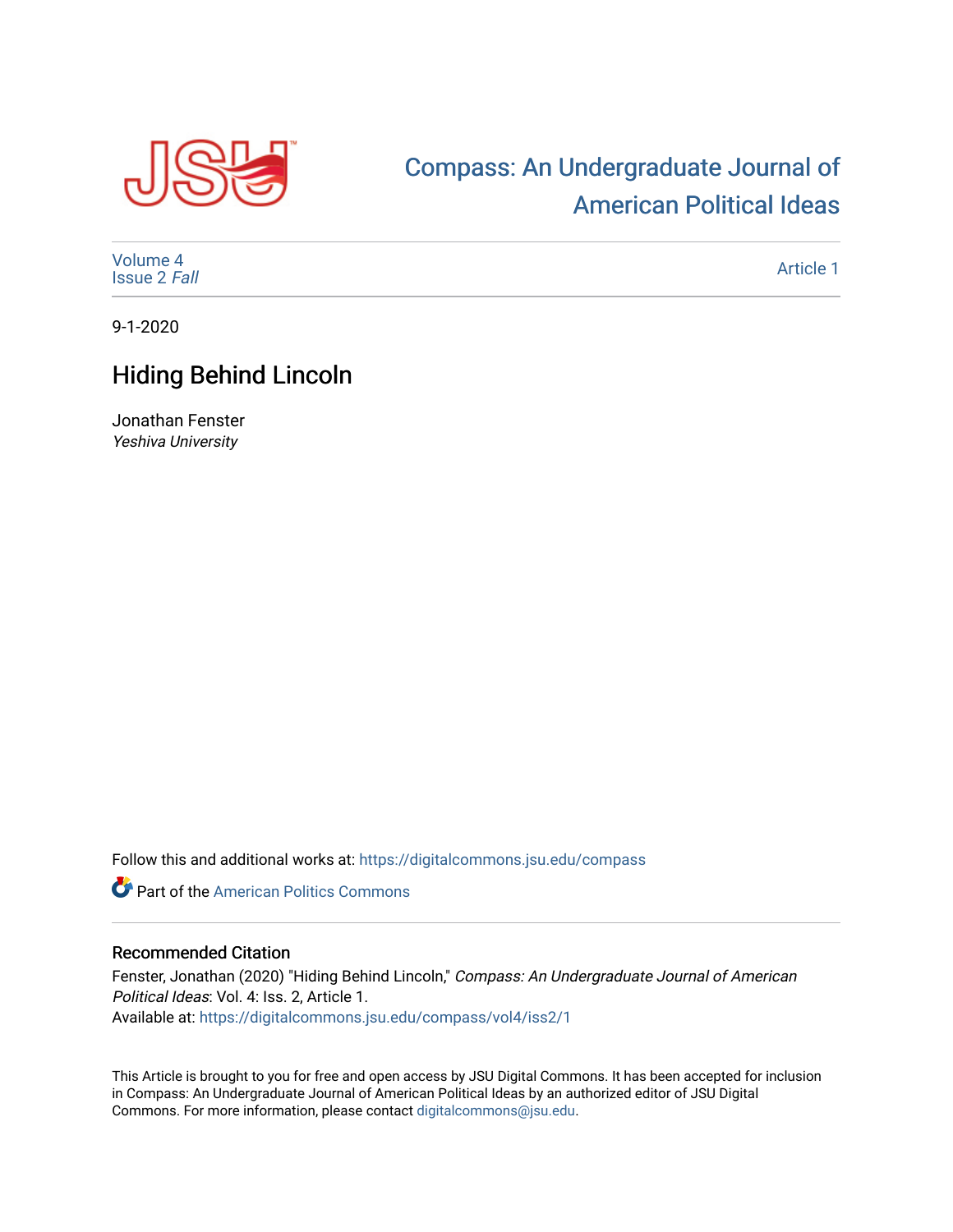Title: Hiding Behind Lincoln

Author: Jonathan Fenster

University: Yeshiva University

Biography: Jonathan Fenster is a Straus Center Scholar at Yeshiva University located in Washington Heights, New York. Jonathan plans on attending law school after he completes his biology major, and hopes to cultivate and develop a deeper understanding of the synthesis between modern law and ancient philosophy.

Abstract: Abraham Lincoln's ascent to power was surprising, but after a deep analysis it is clear that it was not at all unique. Just like Queen Esther, Lincoln was able to overcome extreme odds through patience and faith.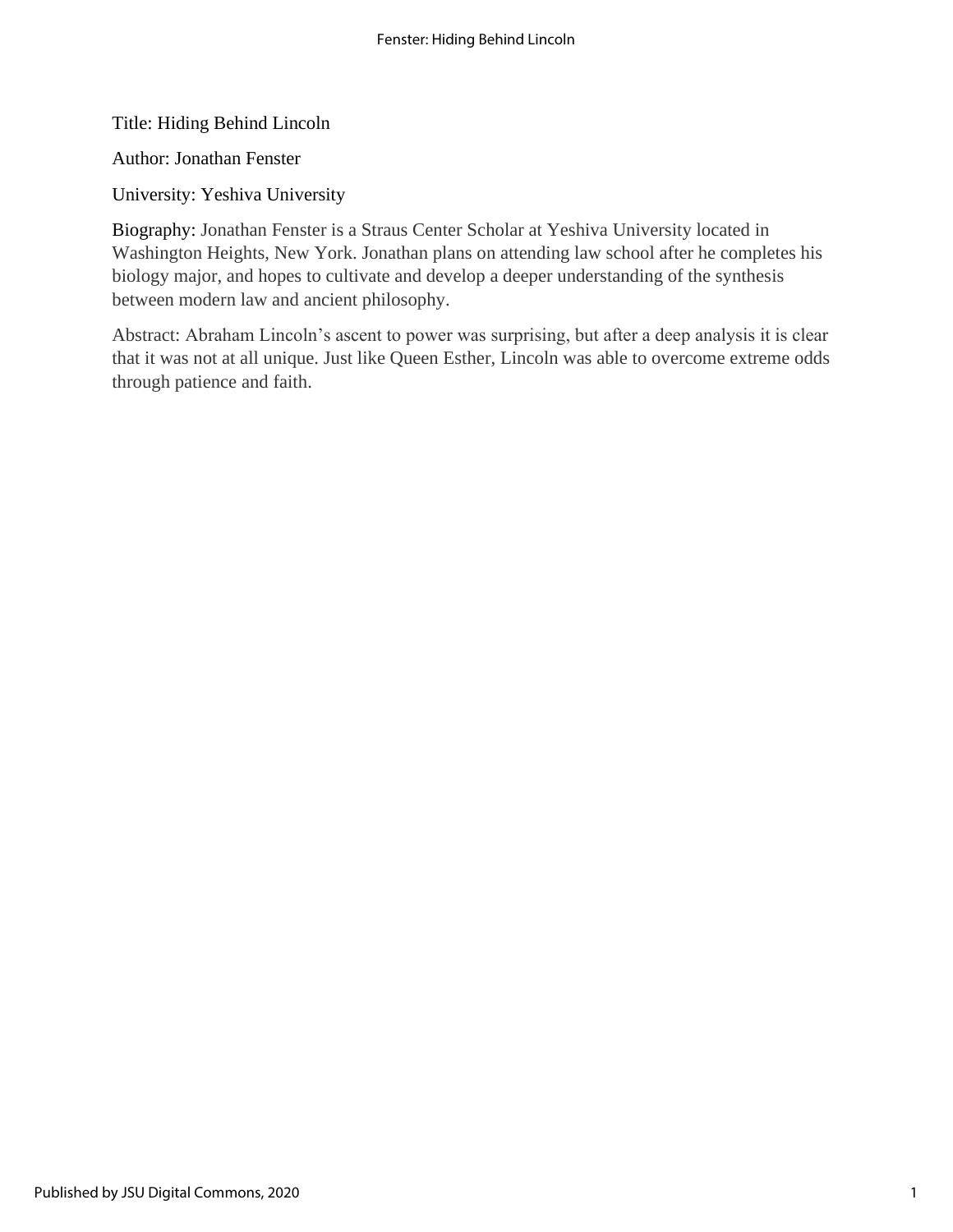The precise characteristics of "statesmanship" are difficult to articulate because they uniquely manifest themselves in individuals across many different continents over numerous centuries. Despite the fact that each statesman possesses a distinct personality, there are striking, and perhaps instructive, parallels between their actions. The lives of Queen Esther and President Abraham Lincoln illustrate this point. One may assume that the similarities between Esther and Lincoln are limited to their roles as emancipators. In fact, their connection lies much deeper. After exploring their upbringings, political tactics, and religious values the loose resemblance between Esther and Lincoln crystallizes to form a strikingly similar narrative in which their legacies become forever intertwined.

The Book of Esther and the survival of the Jews in Persia is well known. What is less understood are Esther's origins, "Esther had no father nor mother, and when her father and mother died, Mordecai took her to himself for a daughter," but her background ends there (Esther 2:7). In other words, Esther was a nobody. She had no family, no apparent noble lineage, and certainly no political aspirations, which is what makes her ascent to Queen of Persia, the ancient world's lone super power, even more intriguing.

When Vashti, the wife of King Xerxes, fell out of favor with her husband, the King desired a new queen. The selection process for a new queen was similar to that of a beauty contest. Esther was asked to partake in this competition, but Mordecai insisted throughout the selection process that Esther should never reveal her true identity (Esther 2:20). Ultimately, Esther found "favor in the eyes of Xerxes," and the girl from nowhere was suddenly elevated to queen of Persia. From the heights of the royal palace, Esther was poised to execute an undercover political operation that could save the Jews from extermination (Esther 2:17).

Abraham Lincoln was not born into a prominent family either. On the contrary, Lincoln was the son of an undistinguished man, Thomas Lincoln. Henry C. Whitney, a friend of Abraham Lincoln, said that Lincoln "inherited only 'infancy, ignorance and indigence,'" from his father (Herndon 1870). Moreover, there is evidence to suggest Thomas Lincoln's "cold inhumane treatment of him [Abraham]" was ultimately a factor that drove Lincoln from home (Herndon 1870). Little is known about Abraham's mother, Nancy, because she died when he was just nine years old. In sum, Michael Burlingame explains that Abraham Lincoln was painfully aware of his humble origins:

Lincoln was ashamed not only of his family background but also of the poverty in which he grew up. When John Locke Scripps interviewed him in 1860, Lincoln expressed reluctance "to communicate the homely facts and incidents of his early life. He seemed to be painfully impressed with the extreme poverty of his early surroundings—the utter absence of all romantic and heroic elements," and even questioned the proposal to have a biography written. "Why Scripps," said Lincoln, "it is a great piece of folly to attempt to make anything out of my early life. It can all be condensed into a single sentence, and that sentence you will find in Gray's Elegy; 'The short and simple annals of the poor.' That's my life, and that's all you or any one else can make of it" (Burlingame 2008)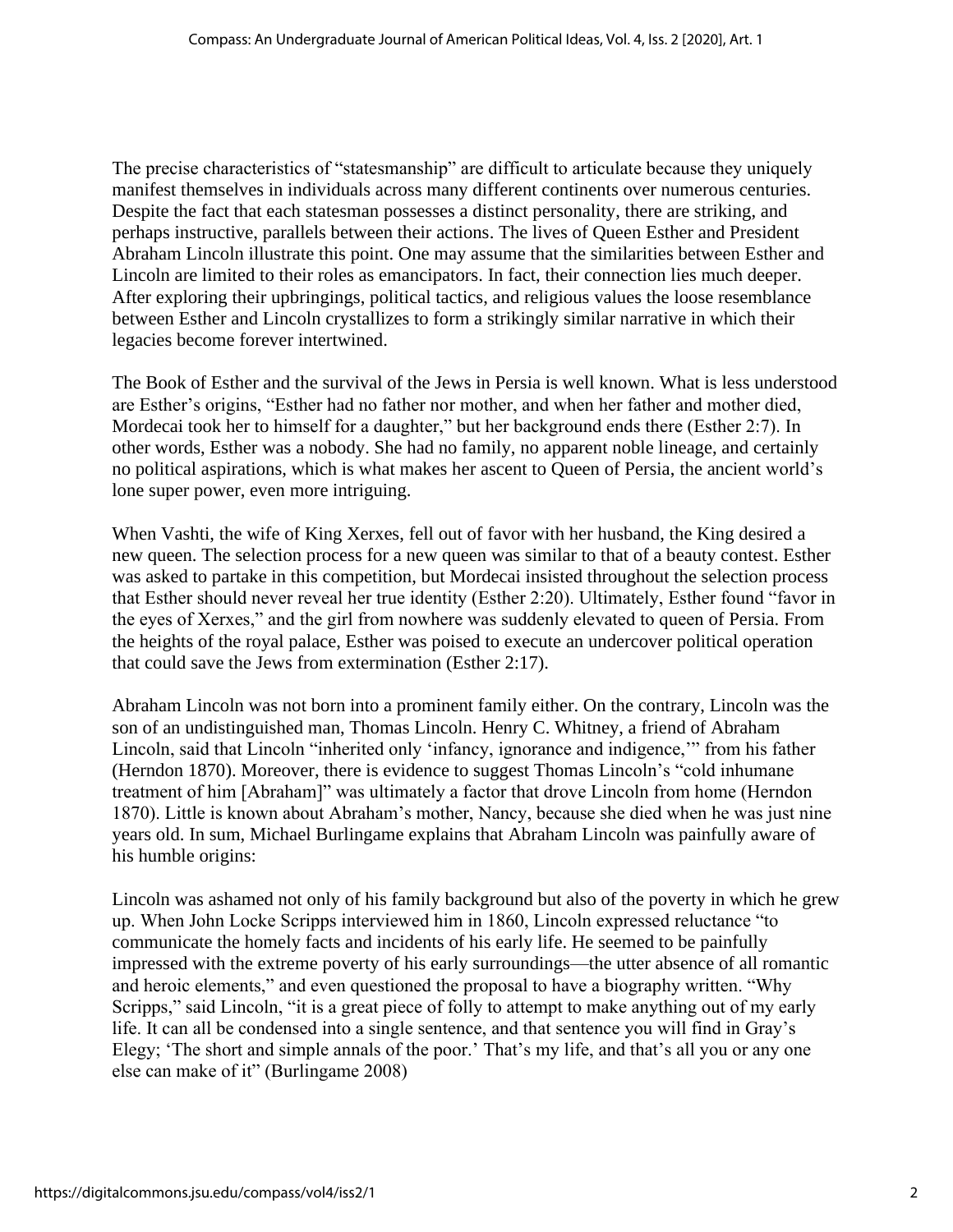When Lincoln left his home, he went to study English grammar in New Salem and then went to law school. After a rocky courtship, Lincoln married Mary Todd in what seemed like an extremely unlikely match. Hendon called it a "political match" in which Lincoln hoped to leverage her "family's power" as notables in the Whig party (Lincoln 1843). Eventually, Lincoln started his political career and unexpectedly became President. Despite Esther and Lincoln's troubled origins, they were still able to rise to positions of great prestige.

Now that we have discussed several critical biographical similarities between Esther and Lincoln the similarities between their political achievements are even more striking. In the story of Esther, Haman, the second in command to Xerxes, issued a decree stating that all the Jews of the Persian Empire should be destroyed. Until then, Esther had successfully maintained her secret of being a Jew, and she was therefore in a unique position to reveal this to King Xerxes and save her people. However, making a request to the King was not so simple. Xerxes had sequestered himself to a private chamber, and unless the King raised his scepter and requested visitors, anyone who entered would be killed.

Esther was in quite the predicament. On one hand, Esther needed to act fast or else the Jews would be killed in only a few days. On the other hand, if Esther barged into the king's quarters she would be beheaded. After three days of contemplation, Esther mustered up the courage to enter the king's chambers where she was met with a smile. Xerxes told her that he would grant any request no matter what it was. In that moment, instead of asking Xerxes to save the Jewish people, Esther mysteriously used this opportunity to invite the king to a banquet. The question is obvious: why would Esther squander this opportunity and delay her request when she was gifted this perfect chance?

Rabbi David Fohrman (2011) explains that Esther couldn't make the request now for several reasons. First, Fohrman explains that a moral argument would have failed to sway Xerxes because he didn't govern based on morality. It is doubtful that a King that so nonchalantly

allowed the genocide of a nation would now reconsider his decision in light of Esther's request. Additionally, Esther couldn't simply admit that she was Jewish and did not want her people killed. Xerxes would be rightfully mad if Esther were to admit that she had deceived him about her faith the whole time they were married. Therefore, Esther had to employ a much more clever plan.

Esther inserted a deliberate ambiguity in her invitation to Xerxes. Specifically, Esther invited both Xerxes and Haman to her banquet and made it unclear which one she was making it for, "Let the King and Haman come today to a banquet I have made for him" (Esther 5:4). Who did she refer to when she used the pronoun *him*? Xerxes wondered the same thing, and as the party went on he began to suspect that Haman was having an affair with Esther. Now that the scene was set, Esther pleaded with the king, "If I have found favor in the king's eyes, and if it pleases the king, then me my life as my request, and the life of my people as my petition. For me and my people have been sold, to be destroyed, killed and annihilated" (Esther 7:3-4). The King demanded to know who would dare devise such a terrible plan, to which Esther responded, "A man who is a treacherous enemy: Haman this evil one" (Esther 7:6). It was only after Xerxes developed a personal vendetta against Haman that he would heed Esther's request. Ultimately,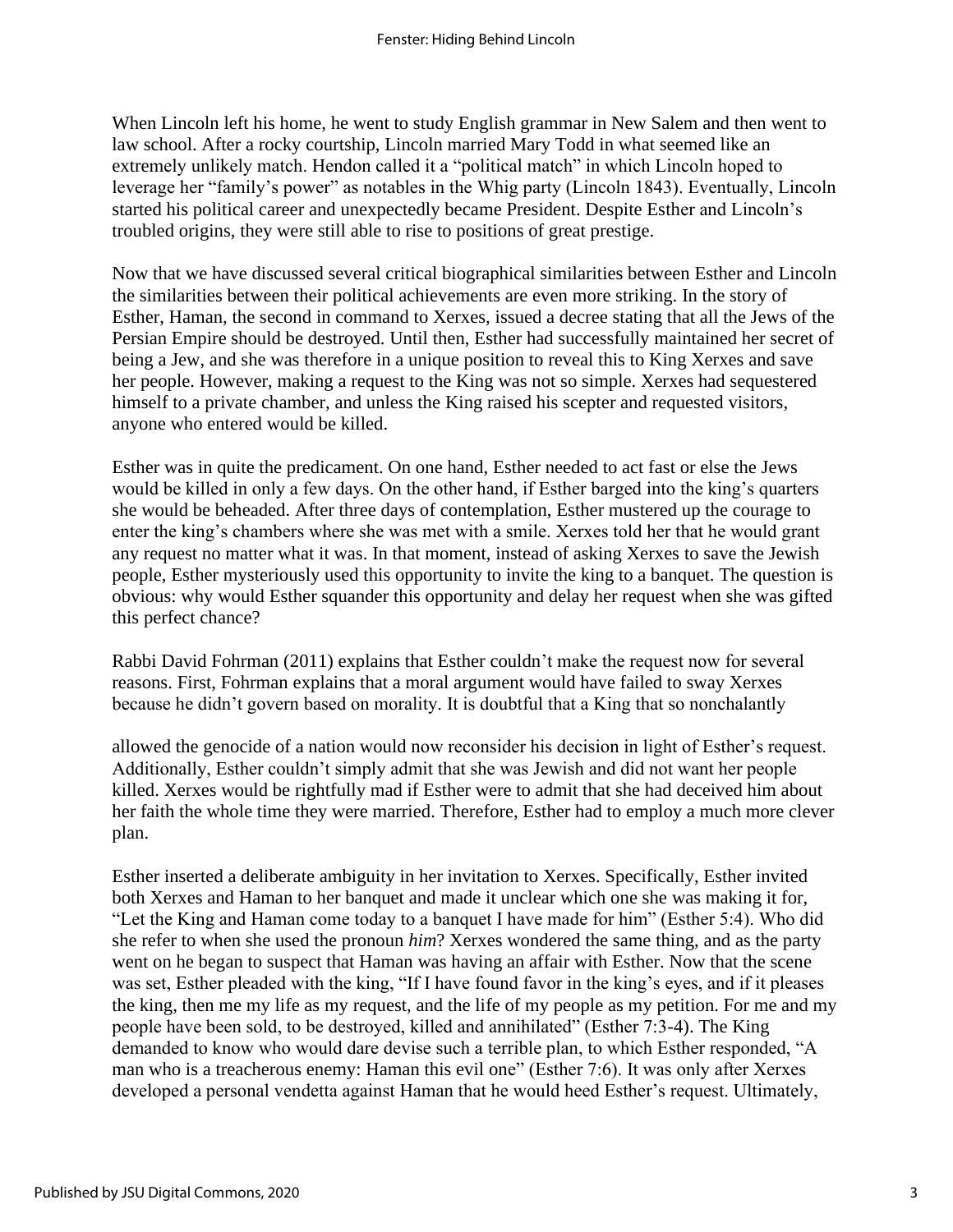Xerxes tore up the decree and had Haman killed. Despite the tremendous risk, Esther patiently waited for her plan to unfold, and that is why it worked (Fohrman 2011).

Just as one wonders why Esther waited so long to ask King Xerxes to save the Jews, one may wonder why Lincoln took so long to emancipate the slaves. Lincoln was unequivocal about his disdain towards slavery, yet the Emancipation Proclamation was only implemented two years after he began his presidency. Lincoln, like Esther, knew that he needed to plan meticulously in order to be effective. Lincoln knew that he never would have been elected if he declared his intention to emancipate the slaves during his campaign for the presidency. Furthermore, the legality of emancipation was not so simple. Lincoln actually believed that it wasn't within his constitutional right to emancipate the slaves without either a change in the law or military necessity. As the nation began to fall apart, Lincoln decided that it was his responsibility to issue the proclamation in order to save the Union.

During Lincoln's address to Congress he stated that "the dogmas of the quiet past are inadequate to the stormy present"; that the American people need to "disenthrall" themselves; and that "we can not escape history." Lincoln meant, that up until this point, the country was able to prosper because of its principles. However, the norms and principles that helped America progress could no longer support the country. Therefore, the nation must "disenthrall" itself from those previous standards and adapt. The Union must come up with a new way to maintain its success. The daunting aspect was that America "can not escape history." Lincoln was in a sense threatening the nation and telling them that they were going to be remembered forever, whether they "succeeded or failed." And therefore, he concluded his speech by stating that, "We know how to save the Union. The world knows we do know how to save it. We, even we here, hold the power and bear the responsibility. In giving freedom to the slave we assure freedom to the free honorable alike in what we give and what we preserve. We shall nobly save or meanly lose the last best hope of earth" (Lincoln 1862). Lincoln, like Esther, took a major political risk to save his nation, and although he won the war, this policy ultimately cost him his life.

There are two religious themes that played major roles in some of the challenges that both Lincoln and Esther faced. During Lincoln's Second Inaugural Address, he said that, "I claim not to have controlled events. G-d alone can claim it." At the end of the same paragraph, Lincoln solemnly says that "the war came." Lincoln suggests that it is as if providential forces brought the Civil War and aided the Union in eliminating slavery (Lincoln 1865). Ultimately, those same providential forces allowed Lincoln to win the war, but he was just acting as a messenger of God. While Esther was hesitant to make her request to King Xerxes to save the Jews, Mordecai explained to her that, "For if you remain silent at this time, relief and rescue will arise for the Jews from elsewhere" (Esther 4:14). The logic Mordecai used was the same logic that Lincoln used as an emancipator. There is great risk in taking action, and still God will work through us to save us. The only question was, would it be *through* Esther and Lincoln or someone else.

Less than two weeks before the Emancipation Proclamation would be issued, Abraham Lincoln was greeted by Rev. William Weston Patton. Patton, who thought slavery was profane, quoted the Book of Esther to Lincoln and described the verses in which Mordecai told Esther to seize her moment and to petition the King. Patton then went on to compare Lincoln's situation to hers, "[We] believe that in Divine Providence you have been called to the Presidency to speak the